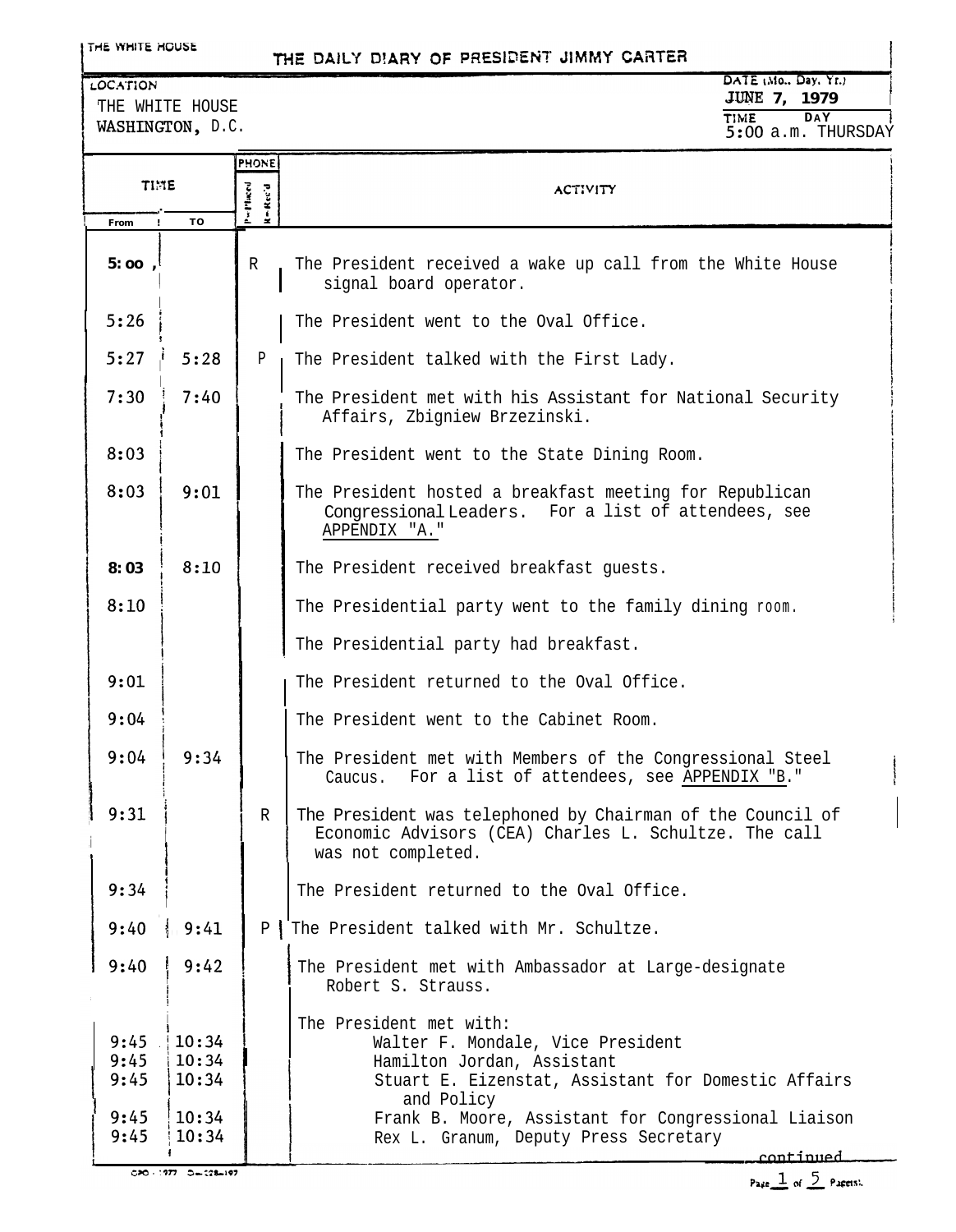#### *rnr* wnr IC nuu3c

## **THE DAILY DIARY OF PRESIDENT JIMMY CARTER**

WASHINGTON, D.C.

#### tocation DATE (Mo., Day, Yr.; DATE (Mo., Day, Yr.; DATE (Mo., Day, Yr.; DATE (Mo., Day, Yr.; Day, Yr.; Day, Yr<br>THE WHITE HOUSE THE STATE (MO., Day, Yr.; DATE (Mo., Day, Yr.; DATE) **JUNE 7, 1979**<br>TIME DAY 1 **TIME C)AY <sup>i</sup>** 9:45 a.m. THURSDAY!

! I

|               |                | <b>PHONE</b>       |                                                                                                                                                                                                |  |
|---------------|----------------|--------------------|------------------------------------------------------------------------------------------------------------------------------------------------------------------------------------------------|--|
| TIME          |                | P=Theed<br>K=Rec'd | <b>ACTIVITY</b>                                                                                                                                                                                |  |
| From          | To             |                    |                                                                                                                                                                                                |  |
| 9:45          | 9:50           |                    | continued<br>Terrence D. Straub, Special Assistant for Congressional<br>Liaison                                                                                                                |  |
| 9:50<br>10:00 | 10:34<br>10:05 |                    | Joseph L. "Jody" Powell, Press Secretary<br>William H. Cable, Deputy Assistant for Congressional                                                                                               |  |
| 10:00         | 10:05          |                    | Liaison<br>Robert G. Beckel, Special Assistant for Congressional<br>Liaison                                                                                                                    |  |
| 10:34         |                |                    | The President returned to the Cabinet Room.                                                                                                                                                    |  |
| 10:34         | 12:30          |                    | The President participated in a meeting to discuss the 1981<br>Budget of the U.S. For a list of attendees, see<br>APPENDIX "C."                                                                |  |
| 12:30         |                |                    | The President returned to the Oval Office. He was accompanied<br>by Mr. Powell.                                                                                                                |  |
| 12:30         | 12:35          |                    | The President met with Mr. Powell.                                                                                                                                                             |  |
| 12:37         |                |                    | The President returned to the first floor family dining room.                                                                                                                                  |  |
| 12:37         | 12:39          |                    | The President greeted guests attending a luncheon hosted by<br>the First Lady for representatives of mental health groups.<br>For a list of attendees, see APPENDIX "D."                       |  |
| 12:39         |                |                    | The President returned to the second floor Residence.                                                                                                                                          |  |
| 12:45         |                |                    | The President had lunch with Jeff and Annette Carter.                                                                                                                                          |  |
| 12:59         |                |                    | The President returned to the Oval Office.                                                                                                                                                     |  |
| 1:09          | 1:10           | $\mathbf{R}$       | The President talked with Mr. Powell.                                                                                                                                                          |  |
| 2:01          |                |                    | The President returned to the Cabinet Room.                                                                                                                                                    |  |
| 2:01          | 2:19           |                    | The President participated in a meeting to discuss energy<br>matters with Governors from the New England states.<br>For a list of attendees, see APPENDIX "E."<br>Members of the press, in/out |  |
| 2:19          |                |                    | The President returned to the Oval Office.                                                                                                                                                     |  |
| 2:20          |                |                    | The President went to the South Grounds.                                                                                                                                                       |  |
| 2:21          | 2:28           |                    | The President motored from the South Grounds to the Sheraton<br>Park Hotel, 2660 Woodley Road, NW.                                                                                             |  |

 $0.0001770 - 0.0000007$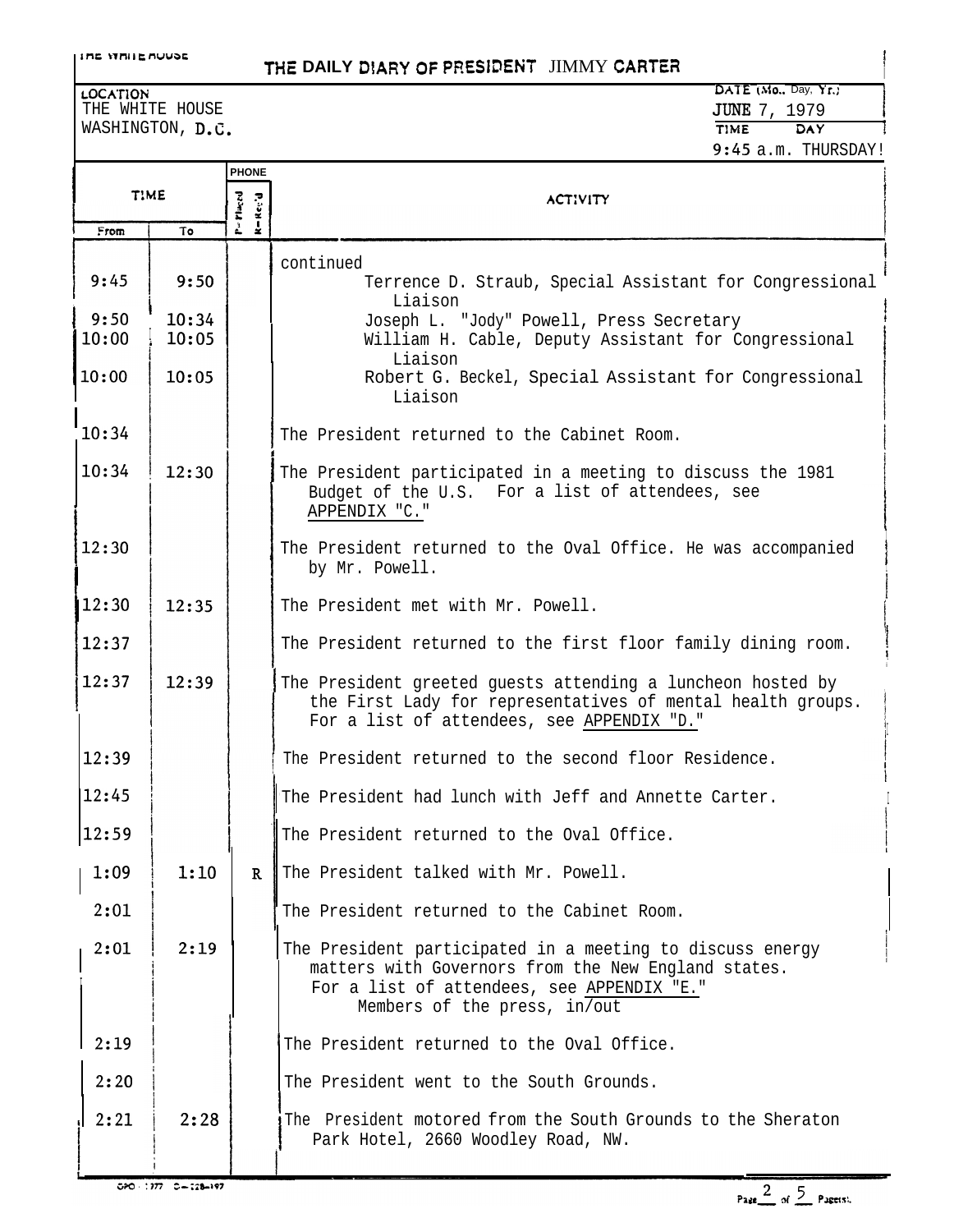#### THE WHITE HOUSE

# THE DAILY **DtARY 0F** PRESIDENT **JIMMY CARTER <sup>I</sup>**

#### LOCATION

SHERATON PARK HOTEL WASHINGTON, D.C.

# JUNE 7, 1979<br>TIME DAY **TIME - DAY I 2:28**p.m. THURSDAY:

|             |      | <b>PHONE</b>        |                                                                                                                                                                                                                                                                                                                                                                                              |  |
|-------------|------|---------------------|----------------------------------------------------------------------------------------------------------------------------------------------------------------------------------------------------------------------------------------------------------------------------------------------------------------------------------------------------------------------------------------------|--|
| <b>TIME</b> |      | P=Placed<br>K=Rec'd | <b>ACTIVITY</b>                                                                                                                                                                                                                                                                                                                                                                              |  |
| From        | То   |                     |                                                                                                                                                                                                                                                                                                                                                                                              |  |
| 2:28        | 3:13 |                     | The President attended the Founding Convention of the United<br>Food and Commercial Workers Union (UFCWU)<br>Members of the press                                                                                                                                                                                                                                                            |  |
| 2:30        |      |                     | The President went to the off stage announcement area.                                                                                                                                                                                                                                                                                                                                       |  |
|             |      |                     | The President was greeted by:<br>William Olwell, Vice President of the Executive Board,<br>UFCWU<br>Harry Poole, Vice President of the Executive Board,<br>UFCWU<br>Thomas Whaley, Vice President of the Executive Board,<br>UFCWU<br>Samuel Talarico, Secretary Treasurer, UFCWU<br>The President went to the platform in the Ballroom. For<br>a list of platform guests, see APPENDIX "F." |  |
|             |      |                     | The President was introduced by William W. Winn, President<br>of the UFCWU.                                                                                                                                                                                                                                                                                                                  |  |
|             |      |                     | The President addressed approximately 2,500 guests attending<br>the convention.                                                                                                                                                                                                                                                                                                              |  |
| 3:13        |      |                     | The President returned to his motorcade.                                                                                                                                                                                                                                                                                                                                                     |  |
| 3:13        | 3:19 |                     | The President motored from the Sheraton Park Hotel to the<br>South Grounds of the White House.                                                                                                                                                                                                                                                                                               |  |
| 3:24        |      |                     | The President returned to the Oval Office.                                                                                                                                                                                                                                                                                                                                                   |  |
| 3:35        |      |                     | The President returned to the Cabinet Room.                                                                                                                                                                                                                                                                                                                                                  |  |
| 3:35        | 3:58 |                     | The President met to discuss intelligence matters with<br>Members of Congress. For a list of attendees, see<br>APPENDIX "G."                                                                                                                                                                                                                                                                 |  |
| 3:58        |      |                     | The President returned to the Oval Office.                                                                                                                                                                                                                                                                                                                                                   |  |
| 3:58        | 4:02 |                     | The President met with Mr. Powell.                                                                                                                                                                                                                                                                                                                                                           |  |
| 4:30        | 4:31 |                     | The President met with:<br>Harold Brown, Secretary of Defense<br>Mr. Brzezinski<br>Mr. Powell.                                                                                                                                                                                                                                                                                               |  |
| 4:31        |      |                     | The President returned to the Cabinet Room.                                                                                                                                                                                                                                                                                                                                                  |  |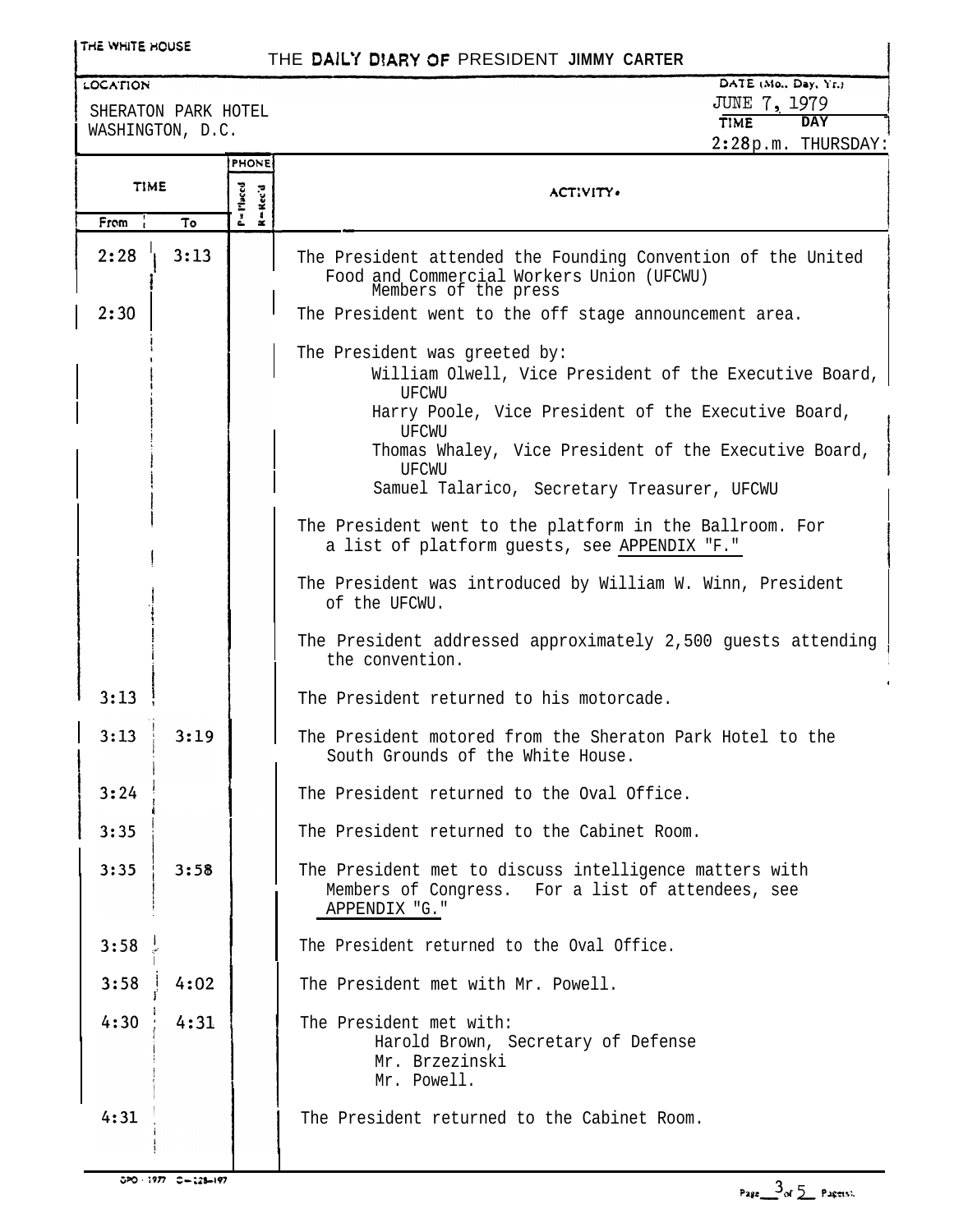#### **THE WHITE HOUSE**

# THE DAILY DIARY OF PRESIDENT JIMMY CARTER

#### LOCATION

THE WHITE HOUSE WASHINGTON, D.C.

# DAT E (Mo., Day*YL)*<br>J<u>UNE 7, 1979</u><br>TIME DAY DAY  $\mathbf{r}$ ,  $\mathbf{r}$

|             |           |                                   | <u>4:31 p.m. THURSDAY</u>                                                                                                                                                   |  |
|-------------|-----------|-----------------------------------|-----------------------------------------------------------------------------------------------------------------------------------------------------------------------------|--|
|             |           | <b>PHONE</b>                      |                                                                                                                                                                             |  |
| <b>TIME</b> |           | Rec'd                             | <b>ACTIVITY</b>                                                                                                                                                             |  |
| From        | To        | P=Placed<br>$\frac{1}{2}$         |                                                                                                                                                                             |  |
| 4:31        | 5:15      |                                   | The President met to discuss U.S. trade sanctions against<br>Rhodesia with Members of Congress. For a list of attendees,<br>see APPENDIX "H."                               |  |
| 5:15        |           |                                   | The President returned to the Oval Office. He was accompanied<br>by Secretary of State Cyrus R. Vance.                                                                      |  |
| 5:17        | 5:17<br>Τ |                                   | The President met with Secretary Vance.                                                                                                                                     |  |
| 5:17        |           |                                   | The President and Secretary Vance went to the press briefing<br>area.                                                                                                       |  |
|             |           |                                   | The President made a statement to the press on his decision<br>not to lift trade sanctions against Rhodesia.                                                                |  |
| 5:25        |           |                                   | The President returned to the Oval Office. He was accompanied<br>by Mr. Moore.                                                                                              |  |
| 5:25        | 5:29      | The President met with Mr. Moore. |                                                                                                                                                                             |  |
| 5:48        |           | $\mathbf{P}$                      | The President telephoned Representative Dan Rostenkowski<br>(D-Illinois). The call was not completed.                                                                       |  |
| 5:49        |           | P                                 | The President telephoned Representative Thomas P. O'Neill, Jr.<br>(D-Massachusetts). The call was not completed.                                                            |  |
| 5:58        | 6:02      | P                                 | The President talked with John G. Kemeny, Chairman of the<br>President's Commission on the Accident at Three Mile<br>Island.                                                |  |
| 6:04        | 6:13      | $\mathbb R$                       | The President talked with Representative Rostenkowski.                                                                                                                      |  |
| 6:15        | 6:16      | $\mathbb R$                       | The President talked with Representative O'Neill.                                                                                                                           |  |
| 6:20        |           |                                   | The President returned to the second floor Residence.                                                                                                                       |  |
| 7:25        |           |                                   | The President and the First Lady went to the South Grounds.                                                                                                                 |  |
| 7:25        | 9:36      |                                   | The President and the First Lady hosted a dinner and concert<br>honoring the Black Music Association. For a list of<br>attendees, see APPENDIX "I."<br>Members of the press |  |
| 9:28        | 9:31      | R                                 | The President talked with Mr. Powell.                                                                                                                                       |  |
| 9:36        |           |                                   | The President and the First Lady returned to the second floor<br>Residence.                                                                                                 |  |